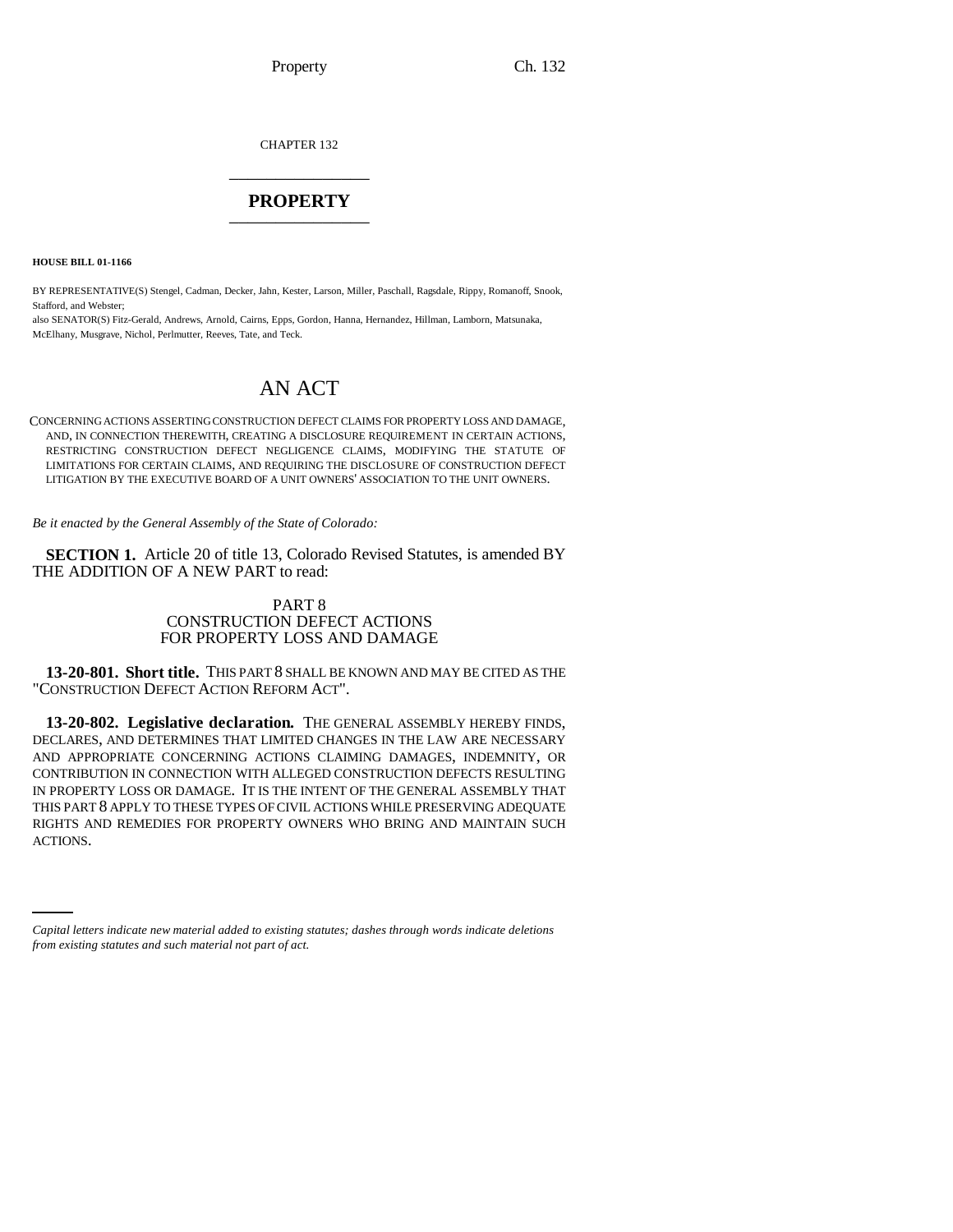**13-20-803. List of defects required.** (1) IN EVERY ACTION BROUGHT AGAINST ANY ARCHITECT, CONTRACTOR, BUILDER, BUILDER VENDOR, ENGINEER, OR INSPECTOR PERFORMING OR FURNISHING THE DESIGN, SUPERVISION, INSPECTION, CONSTRUCTION, OR OBSERVATION OF THE CONSTRUCTION OF ANY IMPROVEMENT TO REAL PROPERTY, THE CLAIMANT SHALL FILE WITH THE COURT AND SERVE ON THE DEFENDANT AN INITIAL LIST OF CONSTRUCTION DEFECTS IN ACCORDANCE WITH THIS SECTION. AS USED IN THIS PART 8, "ACTION" MEANS ANY CIVIL ACTION OR ARBITRATION PROCEEDING FOR DAMAGES, INDEMNITY, OR CONTRIBUTION ASSERTING A CLAIM, COUNTERCLAIM, CROSS-CLAIM, OR THIRD-PARTY CLAIM FOR INJURY OR LOSS TO, OR THE LOSS OF USE OF, ANY REAL PROPERTY CAUSED BY AN ALLEGED DEFECT IN THE CONSTRUCTION OF AN IMPROVEMENT TO THE REAL PROPERTY.

(2) THE INITIAL LIST OF CONSTRUCTION DEFECTS SHALL CONTAIN A DESCRIPTION OF THE CONSTRUCTION THAT THE CLAIMANT ALLEGES TO BE DEFECTIVE. THE INITIAL LIST OF CONSTRUCTION DEFECTS SHALL BE FILED WITH THE COURT AND SERVED ON THE DEFENDANT WITHIN SIXTY DAYS AFTER THE COMMENCEMENT OF THE ACTION OR WITHIN SUCH LONGER PERIOD AS THE COURT IN ITS DISCRETION MAY ALLOW.

(3) THE INITIAL LIST OF CONSTRUCTION DEFECTS MAY BE AMENDED BY THE CLAIMANT TO IDENTIFY ADDITIONAL CONSTRUCTION DEFECTS AS THEY BECOME KNOWN TO THE CLAIMANT. IN NO EVENT SHALL THE COURT ALLOW THE CASE TO BE SET FOR TRIAL BEFORE THE INITIAL LIST OF CONSTRUCTION DEFECTS IS FILED AND SERVED.

(4) IF A SUBCONTRACTOR OR SUPPLIER IS ADDED AS A PARTY TO AN ACTION UNDER THIS SECTION, THE CLAIMANT MAKING THE CLAIM AGAINST SUCH SUBCONTRACTOR OR SUPPLIER SHALL FILE WITH THE COURT AND SERVE ON THE DEFENDANT AN INITIAL LIST OF CONSTRUCTION DEFECTS IN ACCORDANCE WITH THIS SECTION WITHIN SIXTY DAYS AFTER SERVICE OF THE COMPLAINT AGAINST THE SUBCONTRACTOR OR SUPPLIER OR WITHIN SUCH LONGER PERIOD AS THE COURT IN ITS DISCRETION MAY ALLOW. IN NO EVENT SHALL THE FILING OF A DEFECT LIST UNDER THIS SUBSECTION (4) DELAY THE SETTING OF THE TRIAL.

**13-20-804. Restriction on residential construction defect negligence claims.** (1) NO NEGLIGENCE CLAIM SEEKING DAMAGES FOR A RESIDENTIAL CONSTRUCTION DEFECT MAY BE ASSERTED IN AN ACTION IF SUCH CLAIM ARISES FROM THE FAILURE TO CONSTRUCT A RESIDENTIAL IMPROVEMENT TO REAL PROPERTY IN SUBSTANTIAL COMPLIANCE WITH AN APPLICABLE BUILDING CODE OR INDUSTRY STANDARD; EXCEPT THAT SUCH CLAIM MAY BE ASSERTED IF SUCH FAILURE RESULTS IN ONE OR MORE OF THE FOLLOWING:

(a) ACTUAL OR PROBABLE DAMAGE TO REAL OR PERSONAL PROPERTY;

(b) ACTUAL OR PROBABLE LOSS OF THE USE OF REAL OR PERSONAL PROPERTY;

(c) BODILY INJURY OR WRONGFUL DEATH; OR

(d) A RISK OF BODILY INJURY OR DEATH TO, OR A THREAT TO THE LIFE, HEALTH, OR SAFETY OF, THE OCCUPANTS OF THE RESIDENTIAL REAL PROPERTY.

(2) NOTHING IN THIS SECTION SHALL BE CONSTRUED TO PROHIBIT, LIMIT, OR IMPAIR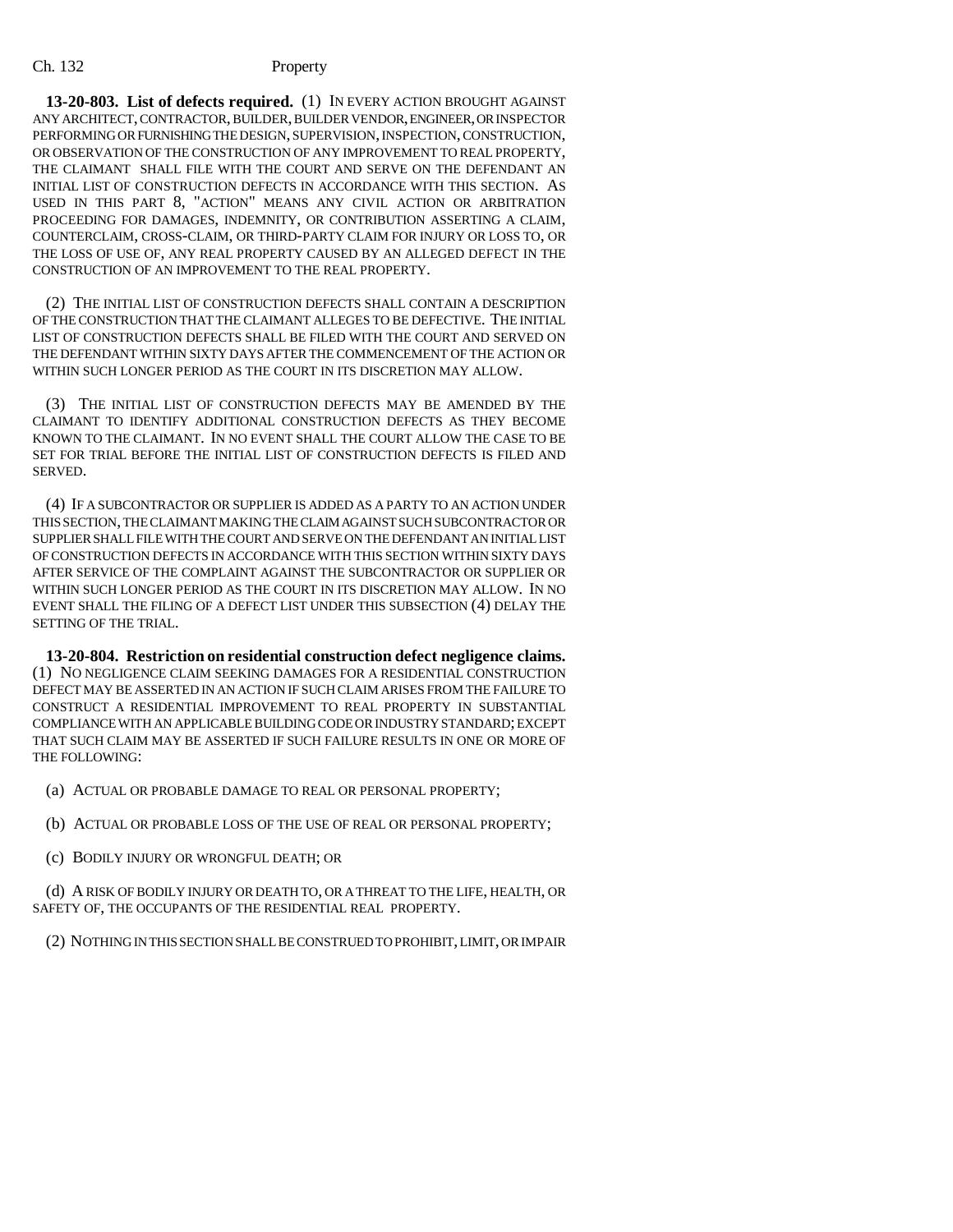THE FOLLOWING:

(a) THE ASSERTION OF TORT CLAIMS OTHER THAN CLAIMS FOR NEGLIGENCE;

(b) THE ASSERTION OF CONTRACT OR WARRANTY CLAIMS; OR

(c) THE ASSERTION OF CLAIMS THAT ARISE FROM THE VIOLATION OF ANY STATUTE OR ORDINANCE OTHER THAN CLAIMS FOR VIOLATION OF A BUILDING CODE.

**SECTION 2.** 13-80-104 (l) (b), Colorado Revised Statutes, is amended to read:

**13-80-104. Limitation of actions against architects, contractors, builders or builder vendors, engineers, inspectors, and others.** (l) (b) (I) EXCEPT AS OTHERWISE PROVIDED IN SUBPARAGRAPH (II) OF THIS PARAGRAPH (b), a claim for relief arises under this section at the time the claimant or the claimant's predecessor in interest discovers or in the exercise of reasonable diligence should have discovered the physical manifestations of a defect in the improvement which ultimately causes the injury.

(II) NOTWITHSTANDING THE PROVISIONS OF PARAGRAPH (a) OF THIS SUBSECTION (1), ALL CLAIMS, INCLUDING, BUT NOT LIMITED TO INDEMNITY OR CONTRIBUTION, BY A CLAIMANT AGAINST A PERSON WHO IS OR MAY BE LIABLE TO THE CLAIMANT FOR ALL OR PART OF THE CLAIMANT'S LIABILITY TO A THIRD PERSON:

(A) ARISE AT THE TIME THE THIRD PERSON'S CLAIM AGAINST THE CLAIMANT IS SETTLED OR AT THE TIME FINAL JUDGMENT IS ENTERED ON THE THIRD PERSON'S CLAIM AGAINST THE CLAIMANT, WHICHEVER COMES FIRST; AND

(B) SHALL BE BROUGHT WITHIN NINETY DAYS AFTER THE CLAIMS ARISE, AND NOT THEREAFTER.

**SECTION 3.** Part 3 of article 33.3 of title 38, Colorado Revised Statues, is amended BY THE ADDITION OF A NEW SECTION to read:

**38-33.3-303.5. Construction defect actions - disclosure.** (1) (a) IN THE EVENT THE EXECUTIVE BOARD, PURSUANT TO SECTION 38-33.3-302 (1) (d), INSTITUTES AN ACTION ASSERTING DEFECTS IN THE CONSTRUCTION OF FIVE OR MORE UNITS, THE PROVISIONS OF THIS SECTION SHALL APPLY. FOR PURPOSES OF THIS SECTION, "ACTION" SHALL HAVE THE SAME MEANING AS SET FORTH IN SECTION 13-20-803 (1), C.R.S.

(b) THE EXECUTIVE BOARD SHALL SUBSTANTIALLY COMPLY WITH THE PROVISIONS OF THIS SECTION.

(2) (a) PRIOR TO THE SERVICE OF THE SUMMONS AND COMPLAINT ON ANY DEFENDANT WITH RESPECT TO AN ACTION GOVERNED BY THIS SECTION, THE EXECUTIVE BOARD SHALL MAIL OR DELIVER WRITTEN NOTICE OF THE COMMENCEMENT OR ANTICIPATED COMMENCEMENT OF SUCH ACTION TO EACH UNIT OWNER AT THE LAST KNOWN ADDRESS DESCRIBED IN THE ASSOCIATION'S RECORDS.

(b) THE NOTICE REQUIRED BY PARAGRAPH (a) OF THIS SUBSECTION (2) SHALL